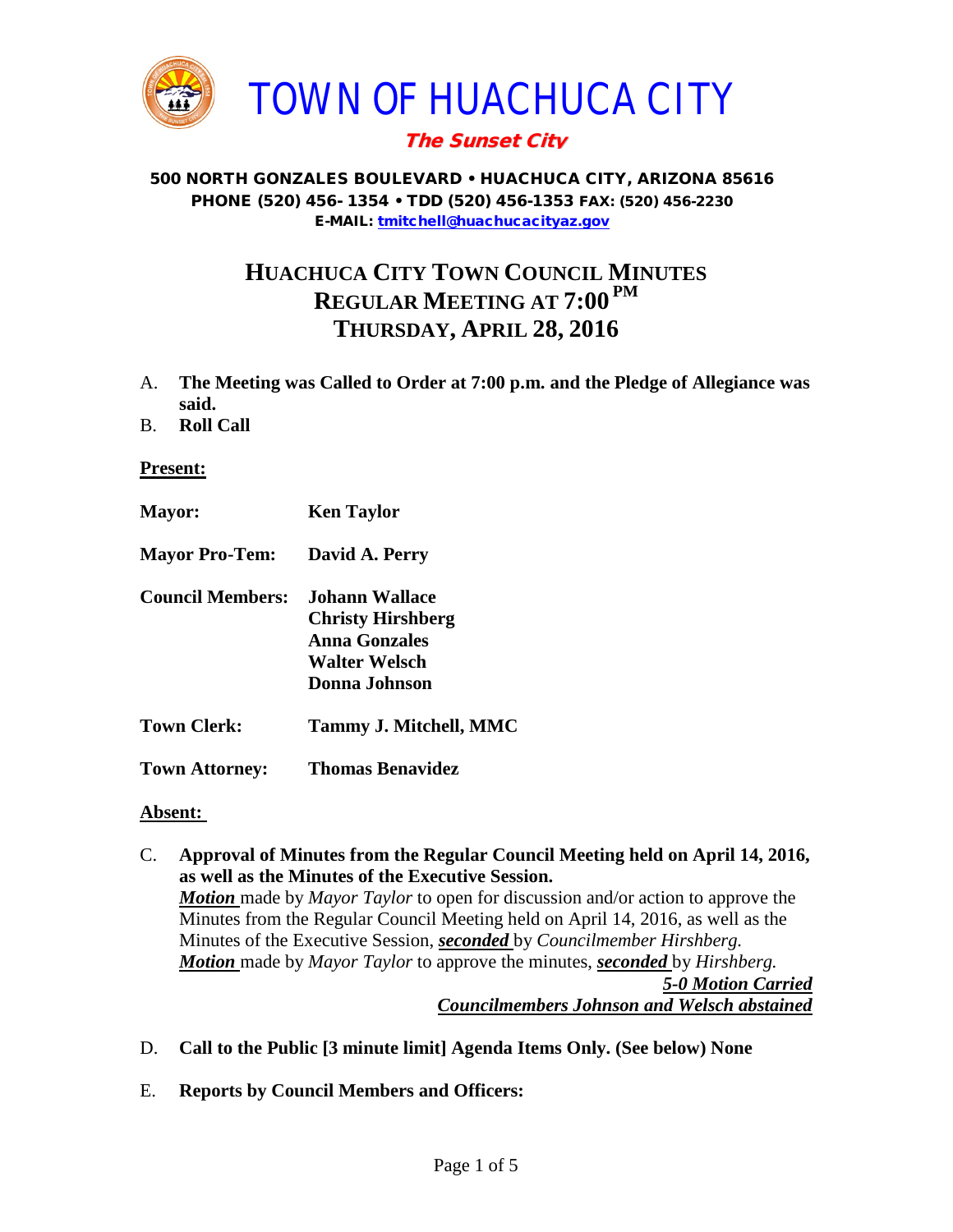- 1. *Councilmember Welsch - Library/Senior Center***-**.Council Member Welsch stated he has personally changed was to have Director Norris will attend the first meeting of the month to give her report.
- 2. *Councilmember Johann-Wallace-Planning and Zoning***-** Councilmember Wallace reported we are still looking for members and the next meeting will be held on May 4.
- 3. *Council Member Hirshberg-Parks and Recreation***-**Council Member Hirshberg reported that their first meeting was very productive and they voted on the chairman who will be Craig Smith and co-chair is Diane Hildebrandt. The Commission is planning on having games and prizes along with a cake walk; we also are having a dunk tank. The commission is also planning for game night to start around the end of July. This will be at 5:30 p.m on the first Thursday of the month. Summer Splash is on its way and you can still sign up at the Library. Also, we are planning the yard and craft fair.
- 4. *Councilmember Johnson - Public Safety-*Chief Grey said we made a few arrest this week and had one dead body. The Arizona Rangers will be helping the city out with security during events. Bob Chapman reported that the Rangers attended the Bike Rodeo and we set up a tent. Today's Rangers help out local and state police. We are working on a MOU for Huachuca City to participate in all events. Mr. Chapmen is volunteering for council meetings. Chief Grey mentioned that we will have to put up a metal detector some time soon. Deputy Thies stated the animal shelter meet and greet is just about finished. Deputy Thies said that Officer Glowacki will be back at city hall and on patrol; he has moved Nicki Haines to Supervisor of the animal shelter. Ms. Haines thanked the police department for promoting her to supervisor. Ms. Haines said they are full but adoptions are coming in.
- 5. *Mayor Pro Tem Perry - Public Works-* Mayor Pro Tem Perry reported that we have had six (6) days of high winds that caused refuse to blow. We will be having inmates helping pick up refuse. There has been a problem at the prison so we didn't get any inmates for three days. In your packet you will see that we have some curb and gutters work to attend to.
- 6. *Councilmember Gonzales - Finance-* Councilmember Gonzales reported she has been reading the audit. She also wanted to thank Clerk Mitchell for going out to bid on a CPA firm.
- 7. *Mayor Taylor -*May*or* Taylor reported that part of his job as mayor is to watch the resolution with the League of Cities and Towns. They have discussed the Hurf Funds and they have dropped tremendously. Mayor Taylor wanted to express his gratitude for the police department they are doing a great job.
- 8. *Tammy Mitchell - Town Clerk's/Administrator Report-*Clerk Mitchell reported the bids are coming in for the curb and tree removal. Also, she is having a duck pond for the little kids for the  $4<sup>th</sup>$  of July.
- F. **Unfinished Business: None**
- G. **New Business:** 
	- 1. **Discussion and/or Action [Mayor Taylor]: For a Special Assessment or Other Fundraising Mechanism to Pay for a Fire Truck and Related Equipment.**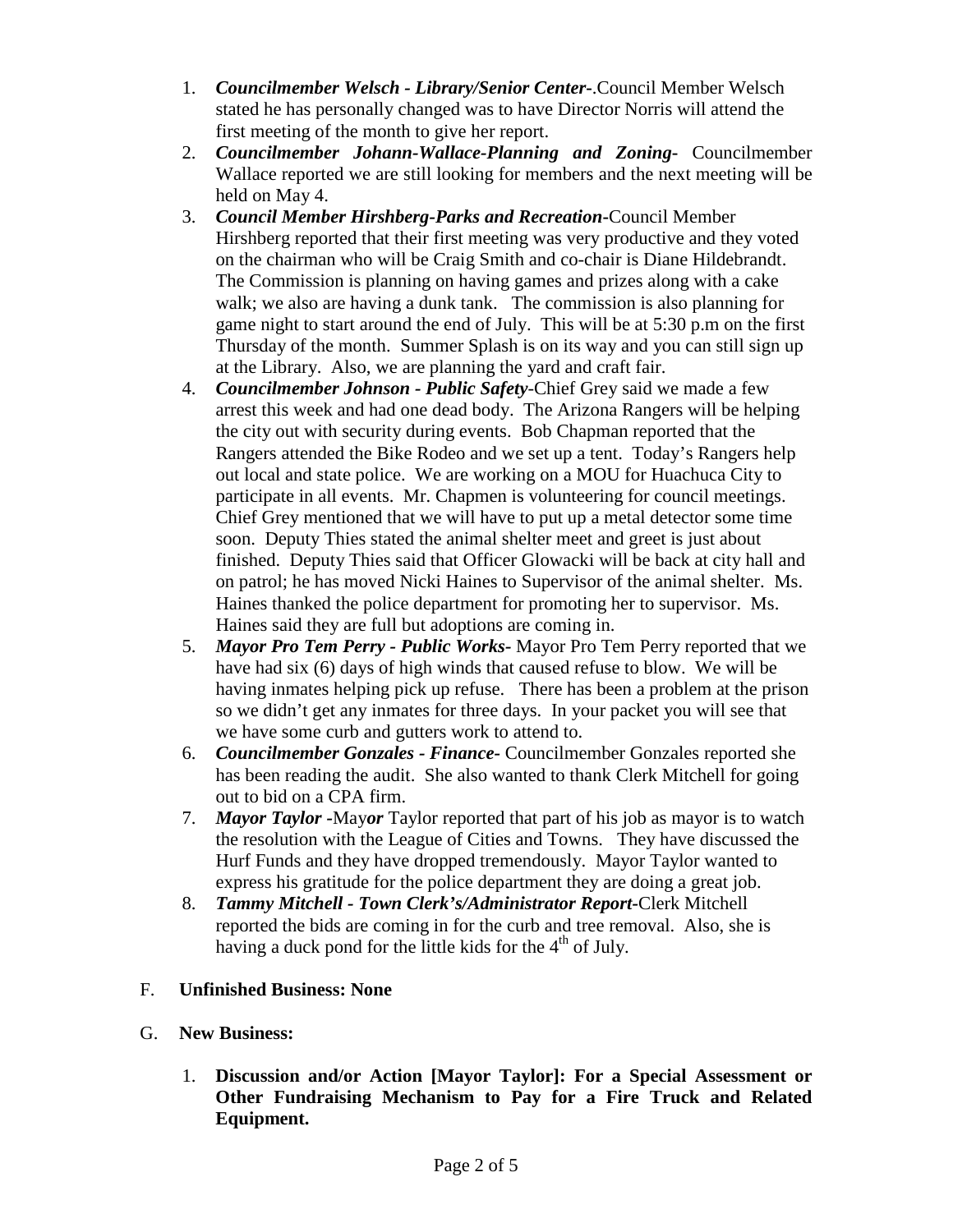*Motion* made by *Mayor Taylor* to open for discussion and/or action, *seconded* by *Mayor Pro Tem Perry.*

*Motion* made by *Mayor Taylor* to direct staff into researching the best options and legal requirements, seconded by Councilmember Gonzales.

2. **Discussion and/or Action [Mayor Pro Tem Perry]: Insurance Service Office ["ISO"] Inspections of the Town's Fire Department and Potential Impact on the Department's Fire Suppression Rating.** *Motion* made by *Mayor Taylor* to open for discussion and/or action, *seconded*

by *Mayor Pro Tem Perry.* After further discussion the council would like staff to look into purchasing or getting grants for a fire truck.

*No Action*

3. **Discussion and/or Action [Mayor Pro Tem Perry]: Proposal to Declare Old Tractor Trailer as Surplus Property and to Authorize its Disposal.** *Motion* made by *Mayor Taylor* to open for discussion and/or action, *seconded* by *Mayor Pro Tem Perry. Motion* made by *Mayor Taylor* to declare the Old Tractor Trailer as Surplus

Property and Authorize its disposal, *seconded* by *Councilmember Johnson. 7-0 Motion Carried*

4. **Discussion and/or Action [Mayor Taylor]: Engaging Steve Haymore CPA, PC, to Provide Accounting and Related Services for the Town.**

*Motion* made by *Mayor Taylor* to open for discussion and/or action, *seconded* by *Councilmember Gonzales.*

*Motion* made by *Mayor Taylor* to engage Steve Haymore CPA, PC to provide accounting and related services, *seconded* by *Councilmember Hirshberg.*

*7-0 Motion Carried*

5. **Discussion and/or Action [Town Clerk]: Scheduling the Truth in Taxation Public Hearing, Pursuant to A.R.S. Section 42-17107, for Consideration of an Increase in the Tax Levy with the Adoption of the 2016-17 Fiscal Year Budget.**

*Motion* made by *Mayor Taylor* to open for discussion and/or action, *seconded* by *Councilmember Gonzales*

*Motion* made by *Mayor Taylor* to approve the scheduling as accordance with the flyer, *seconded* by *Councilmember Hirshberg.*

*7-0 Motion Carried*

6. **Discussion and/or Action [Mayor Taylor]: Ordinance 2016-18 Read by Title Only, First Reading of Ordinance 2016-18-AN ORDINANCE OF THE MAYOR AND TOWN COUNCIL OF THE TOWN OF HUACHUCA CITY, COCHISE COUNTY, ARIZONA, AMENDING THE TOWN CODE, TITLE 2, CHAPTER 2.85 "TOWN FACILITY USE POLICY," SECTION 2.85.060 "RULES AND REGULATIONS," TO ALLOW FOR CONSUMPTION OF ALCOHOL AT TOWN PARKS, AND IN THE COMMUNITY CENTER, UPON APPLICATION AND APPROVAL OF THE MAYOR AND COUNCIL.**

*Motion* made by *Mayor Taylor* to open for discussion and/or action, *seconded* by *Councilmember Gonzales.*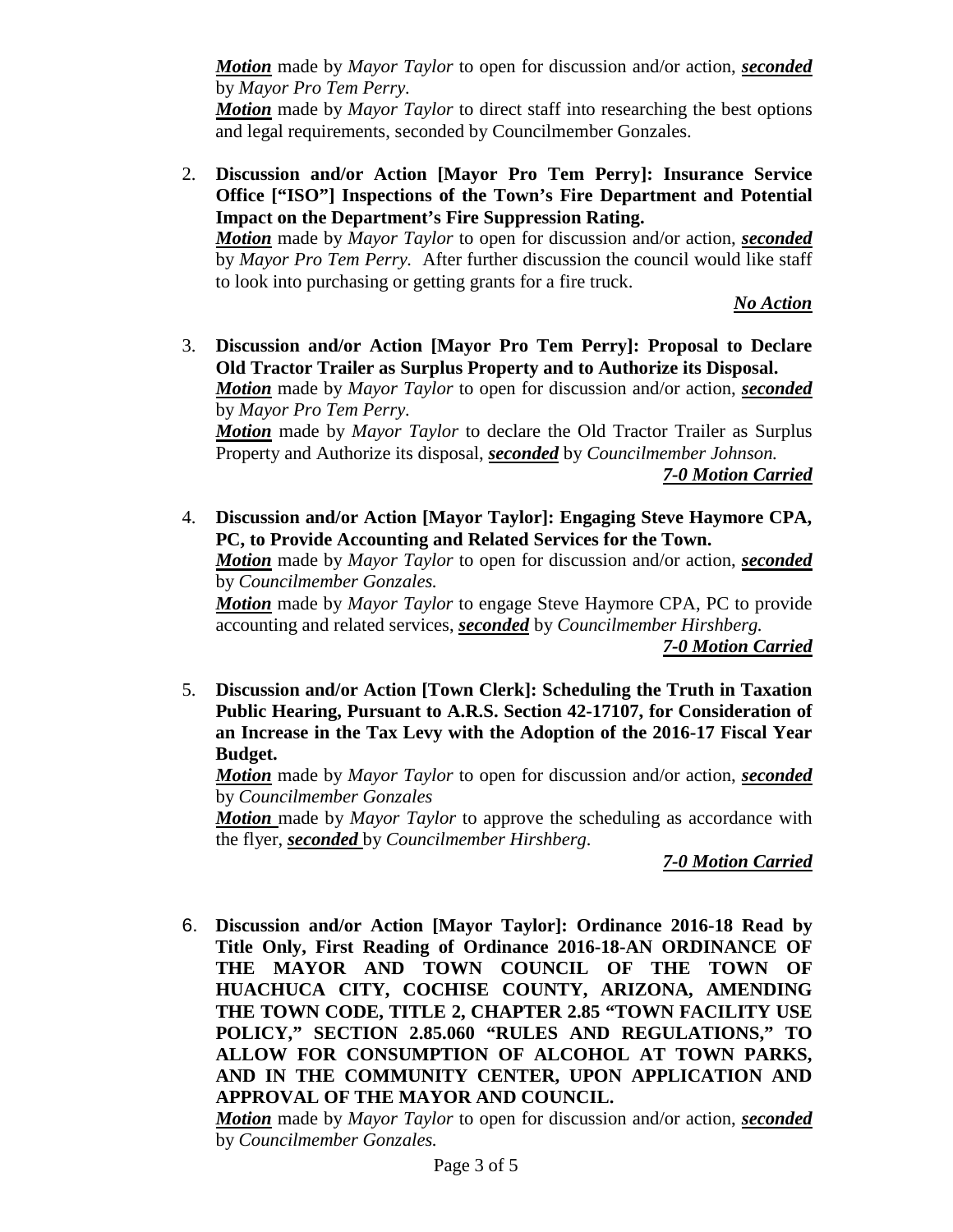7. **Discussion and/or Action [Mayor Taylor]: Approval of Resolution No. 2016-15 AUTHORIZING THE TOWN TO ENTER INTO AN INTERGOVERNMENTAL AGREEMENT WITH THE ARIZONA STATE FORESTER FOR COOPERATION IN FIGHTING FIRES.** *Motion* made by *Mayor Taylor* to open for discussion and/or action, *seconded* by *Councilmember Gonzales Motion* made by *Mayor Taylor* to approve Resolution 2016-15, *seconded* by *Councilmember Johnson*

*7-0 Motion Carried*

8. **Discussion and/or Action [Mayor Taylor]: Placing Police Chief Dennis Grey on Administrative Leave Pending his Application for Medical Retirement. The Council May Wish to Convene in Executive [Closed] Session, Pursuant to A.R.S. 38-431.03 (A) (1), (3) & (4), for Discussion Concerning this Item, and for Consultation with the Attorney of the Council for Legal Advice.** 

*Motion* made by *Mayor Taylor* to open for discussion and/or action, *seconded* by *Mayor Pro Tem Perry*

*Motion* made by *Mayor Taylor* to place Police Chief Dennis Grey on Administrative Leave, *seconded* by *Councilmember Wallace*

9. **Discussion and/or Action [Mayor Taylor]: The Council May Wish to Convene in Executive [Closed] Session, Pursuant to A.R.S. 38-431.03 (A) (1), (3) & (4), for Discussion Concerning this Item, and for Consultation with the Attorney of the Council for Legal Advice.**

*Motion* made by *Mayor Taylor* to convene into Executive Session, *seconded* by *Councilmember Hirshberg*

*7-0 Motion Carried*

*Motion* made by *Mayor Taylor* to close the Executive Session, *seconded* by *Councilmember Johnson*

*7-0 Motion Carried*

10. **Discussion and/or Action [Mayor Taylor]: Promoting Assistant Police Chief Jim Thies to Acting Police Chief."** *Motion* made by *Mayor Taylor* to open for discussion and/or action, *seconded* by *Councilmember Wallace. Motion* made by *Mayor Taylor* to Promote Assistant Police Chief Jim Thies to

Acting Police Chief, *seconded* by *Mayor Pro Tem Perry.*

*7-0 Motion Carried*

### H. **Payment Approval Report in the amount of \$75,065.59**

*Motion* made by *Mayor Taylor* to open for discussion and/or action, *seconded* by *Councilmember Gonzales.*

*Motion* made by *Mayor Taylor* to approve the payment of \$75,065.59, *seconded* by *Councilmember Johnson.*

#### **7-0 Motion Carried**